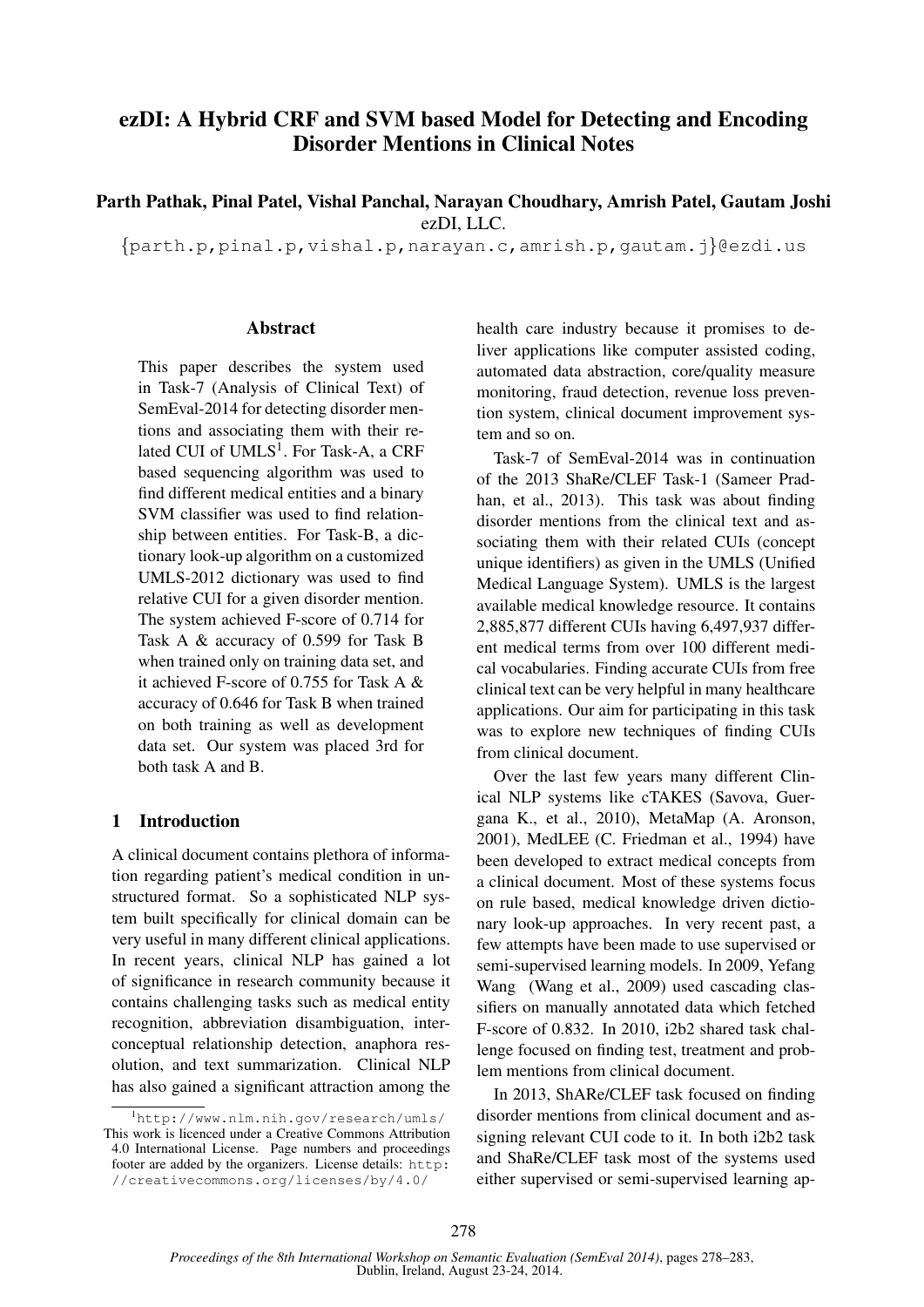proaches.

In this paper we have proposed a hybrid supervised learning approach based on CRF and SVM to find out disorder mentions from clinical documents and a dictionary look-up approach on a customized UMLS meta-thesaurus to find corresponding CUI.

# 2 Data

The SemEval-2014 corpus comprises of deidentified plain text from MIMIC<sup>2</sup> version 2.5 database. A disorder mention was defined as any span of text which can be mapped to a concept in UMLS and which belongs to the Disorder semantic group. There were 431 notes extracted from intensive care unit having various clinical report types (like radiology, discharge summary, echocardiogram and ECG), out of which 99 notes were used in development data set, 199 notes were used in training data set and 133 notes were used in testing data set.

Preliminary analysis on this data showed that number of sentences in training documents were comparatively smaller than the development or test data set (Table 1). Number of disorder mentions were also significantly lower in training data set than in development data set (Table 1).

| <b>Type</b>            | Dev   | <b>Train</b> | <b>Test</b> |
|------------------------|-------|--------------|-------------|
| Docuemnts              | 99    | 199          | 133         |
| Sentence               | 9860  | 10485        | 17368       |
| Token                  | 102k  | 113k         | 177k        |
| Avg token/sen          | 10.42 | 10.79        | 10.24       |
| Cont. entity           | 4912  | 5,165        | 7,186       |
| <b>Disjoint Entity</b> | 439   | 651          | 4588        |
| Avg Ent/Doc            | 54.05 | 29.22        | 57.47       |
| Distinct CUI           | 1007  | 938          | NA          |

|  |  | Table 1: Numerical analysis on data. |  |  |
|--|--|--------------------------------------|--|--|
|--|--|--------------------------------------|--|--|

### 3 System Design

Analysis of Task-A showed that disorder mentions also contain other UMLS semantic types like findings, anatomical sites and modifiers (Table 2). So we divided the task of finding disorder mention in to two subtasks. First a CRF based sequencing model was used to find different disorder mentions, modifiers, anatomical sites and findings. Then a binary SVM classifier was used to check if relationship exists between a disorder and other types of entities or not.

|                            |  | ğ, |     |   |
|----------------------------|--|----|-----|---|
| <b>Example</b>             |  |    | hai |   |
| There is persistent        |  |    |     |   |
| left lower lobe opacity    |  |    | X   | X |
| presumably atelectasis.    |  |    |     |   |
| He had substernal chest    |  |    |     |   |
| pain, sharp but without    |  |    | X   | Χ |
| radiation.                 |  |    |     |   |
| Patientt also developed    |  |    |     |   |
| some erythema around       |  | Χ  |     | Х |
| the stoma site on          |  |    |     |   |
| hospital day two.          |  |    |     |   |
| The tricuspid valve        |  |    |     |   |
| leaflets are mildly thick- |  |    |     | x |
| ened.                      |  |    |     |   |
| Please call, if you find   |  |    | Х   | Х |
| swelling in the wound.     |  |    |     |   |
| She also notes new sharp   |  |    |     |   |
| pain in left shoulder      |  | X  |     | X |
| blade/back area.           |  |    |     |   |
| An echocardiogram          |  |    |     |   |
| demonstrated mild          |  | X  | X   |   |
| left and right atrial      |  |    |     |   |
| dilatation                 |  |    |     |   |

Table 2: Entity Types co-relation and examples

For Task-B, we have used a simple dictionary look up algorithm on a customized UMLS dictionary. A preliminary analysis of UMLS entities in general show that a single disorder mention may consist of various types of linguistic phrases. It is not necesarry that the system to detect these entities as a single phrase. The entities and their relations may also occur in disjoint phrases as well. Our analysis of the disorder entities inside UMLS reveals that out of a total 278,859 disorders (based on SNOMED-CT library), 96,069 are such that can be broken down into more than one phrase, which is roughly  $1/3$  of total number of disorders in the UMLS.

#### 3.1 System Workflow

The Work-flow of the system is as follow:

<sup>2</sup>http://mimic.physionet.org/database/ releases/70-version-25.html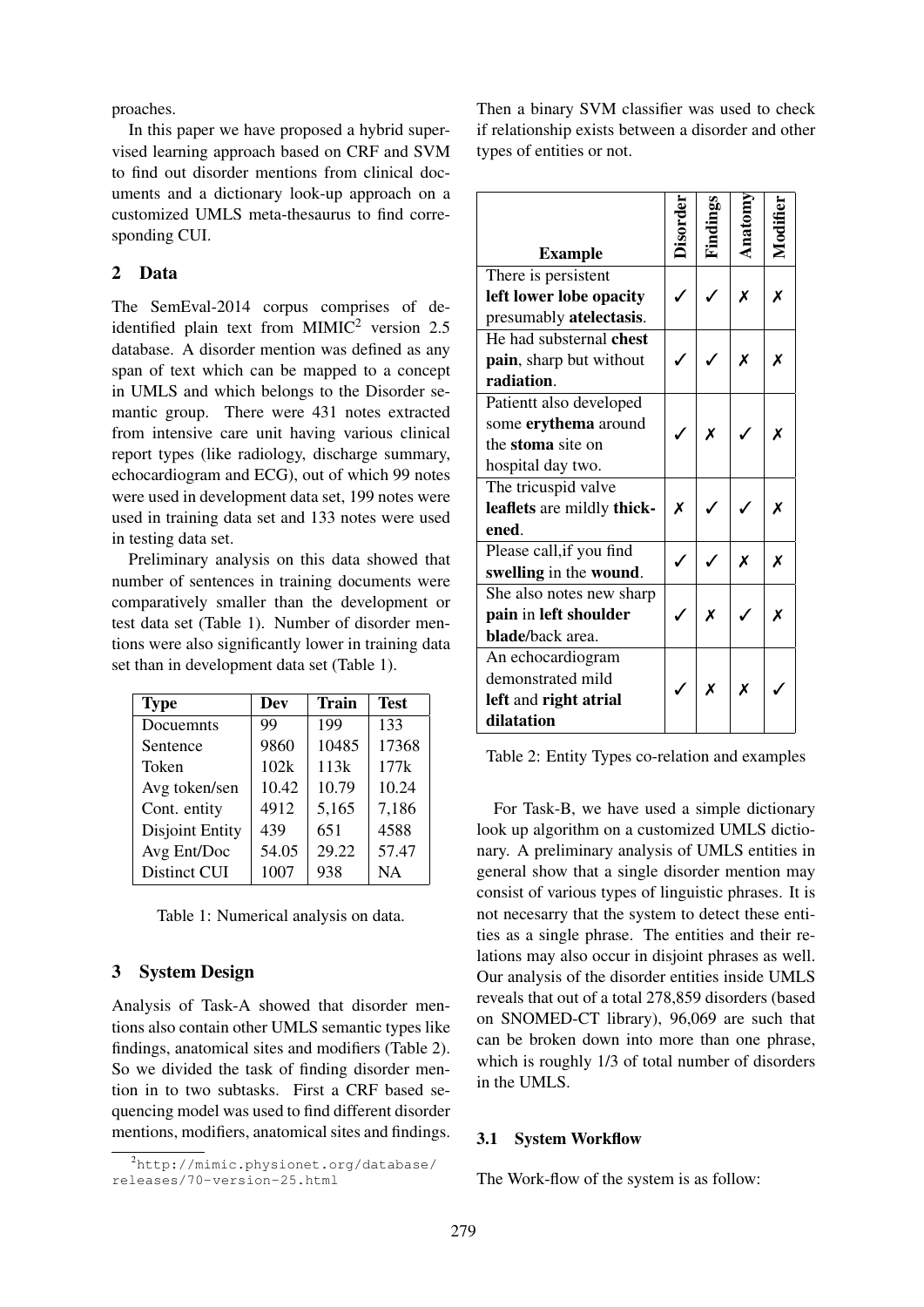

Figure 1: System Workflow

## 3.1.1 Pre-processing

All the clinical documents used in this task were de-identified. So information related to hospital name, patient demographics, physician names/signatures, dates, places, and certain labdata were converted into predefined patterns. These patterns were hindering the flow of natural language. As a result of it, we were unable to get accurate results for PoS tagging and chunking of the sentences. So we replaced all of these deidentified patterns with some text that appear more as natural language. There were also some headers and footers associated with all the documents, which were actually irrelevant to this task. Therefore all headers and footers were also removed at the pre-processing level.

### 3.1.2 openNLP

We have used open $NLP<sup>3</sup>$  to perform basic NLP tasks like sentence detection, tokenizing, PoS tagging, chunking, parsing and stemming.

### 3.1.3 Dictionary Lookup

UMLS 2012AA dictionary with Lexical Variant Generator  $(LVG)^4$  was used to perform dictionary lookup task. Even though the task was only about finding disorder mentions, we also identified entities like procedures, finding, lab data, medicine, anatomical site and medical devices to be used as features in our CRF model. This was helpful in decreasing the number of false positive. UMLS TUI (Type Unique Identifier) used for different entity type is described in Table 3. A rule-based approach on the output of the OpenNLP syntactic parser was used to detect possible modifiers for disorder mentions.

| <b>Type</b>  | Tui list                       |
|--------------|--------------------------------|
| Disorder     | T046,T047,T048,T049,T050,T191, |
|              | T037,T019,T184                 |
| Anatomical   | T017,T021,T023,T024,T025,T026, |
| <b>Sites</b> | T029,T030                      |
| Procedures   | T059,T060,T061                 |
| Medicines    | T200,T120,T110                 |
| Lab Data     | T196,T119                      |
| Modifiers    | <b>Customized Dictionary</b>   |
| Findings     | T033,T034,T041,T084,T032,T201, |
|              | T053,T054                      |

Table 3: Entity Types and their related TUI list from UMLS

### 3.1.4 CRF Feature Generation

The feature sets were divided into three categories. 1) Clinical Features

i) Section Headers: A clinical note is often divided into relevant segments called Section Headers. These section headers provide very useful information at the discourse level. Same section header can have multiple variants. For example History of Present Illness can also be written as HPI, HPIS, Brief History etc. We have created a dictionary of more than 550 different section headers and classified them into more than 40 hierarchical categories. But using only section header dictionary for classification can fetch many false

<sup>3</sup>https://opennlp.apache.org/

<sup>4</sup>http://lexsrv2.nlm.nih.gov/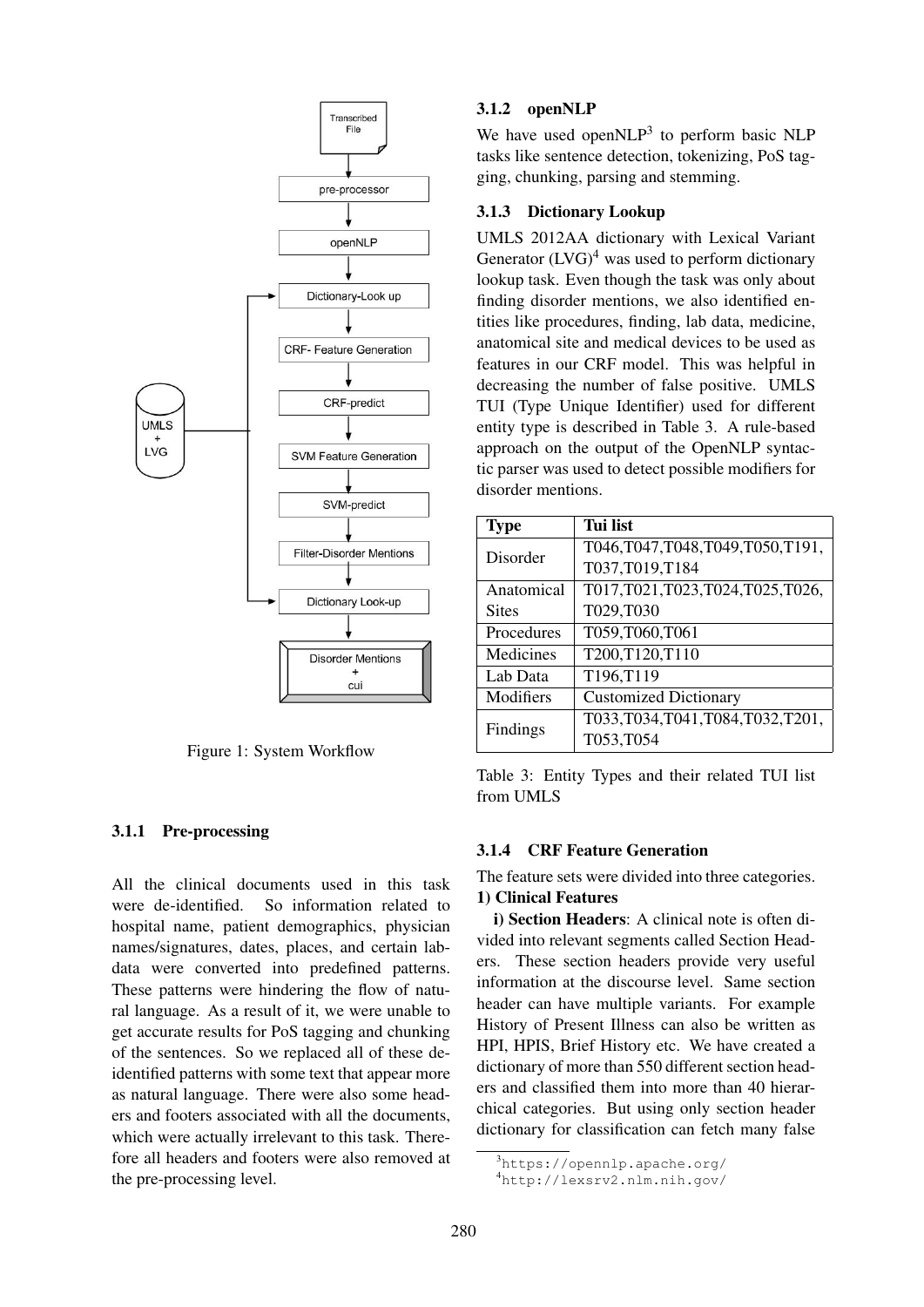positives. Section header always appears in a predefined similar sequences. So to remove these false positives, we have used a Hidden Markov Model(HMM) (Parth Pathak, et al, 2013). For this task, we have used unigram section header id as a feature for all the tokens in CRF.

ii) Dictionary Lookup: A binary feature was used for all the different entity types detected from UMLS dictionary from last pipeline.

iii) Abbreviations: Abbreviations Disambiguation is one of the most challenging tasks in clinical NLP. The primary reason for the same is a lack of dictionary which contains most of the valid list of abbreviations. For this task, we have used LRABR as base dictionary to find out all the possible abbreviations and on top of that, a binary SVM classifier was used to check if the given abbreviation has medical sense or not.

### 2) Textual Feature:

Snowball stemmer<sup>5</sup> was used to find out stem value of all the word tokens. Prefix and suffix of length 2 to 5 were also used as features. Different orthographic features like whole word capital, first char capital, numeric values, dates, words containing hyphen or slash, medical units (mg/gram/ltr etc.) were used as features.

### 3) Syntactic Features:

Different linguistic features like PoS tags and chunks for each token were used. We have also used head of the noun phrase as one of the feature which can be very helpful in detecting the type of an entity.

# 3.1.5 CRF toolkit

All the annotated data was converted into BIO sequencing format.  $CRF++^6$  toolkit was used to train and predict the model.

### 3.1.6 SVM

SVM was used to check whether a relationship exists between two entities or not. For this purpose all the tokens between these two entities, their part of speech tags and chunks were used as features. Rules based on output of a syntactic parser were also used as a binary feature. Some orthographic features like all letter capital, contains colon (:), contains semi colon (;), were also used as features.  $LibSVM<sup>7</sup>$  was used to train as well as predict the

libsvm/

model.

#### 3.1.7 Dictionary Look-up for CUI detection

For a better mapping of the entities detected by NLP inside the given input text, we found it to be a better approach to divide the UMLS entities into various phrases. This was done semiautomatically by splitting the strings based on function words such as prepositions, particles and non-nominal word classes such as verbs, adjectives and adverbs. While most of the disorder entities in UMLS can be contained into a single noun phrase (NP) there are also quite a few that contain multiple NPs related with prepositional phrases (PPs), verb phrases (VPs) and adjectival phrases (ADJPs).

This task gave us a modified version of the UMLS disorder entities along with their CUIs. The following table (Table 4) gives a snapshot of what this customized UMLS dictionary looked like.

| <b>CUI</b>               | Text                           | P1              | P <sub>2</sub> | P3            |
|--------------------------|--------------------------------|-----------------|----------------|---------------|
| C001<br>3132             | Dribbling<br>from<br>mouth     | Dribbling       | from           | mouth         |
| CO <sub>01</sub><br>4591 | Bleeding<br>from nose          | Bleeding        | from           | nose          |
| C002<br>9163             | Hemorr-<br>hage from<br>mouth  | Hemo-<br>rrhage | from           | mouth         |
| C039<br>2685             | Chest pain<br>at rest          | Chest pain      | at             | rest          |
| C <sub>026</sub><br>9678 | Fatigue<br>during<br>pregnancy | Fatigue         | during         | pregn<br>ancy |

Table 4: An example of the modified UMLS disorder entities split as per their linguistic phrase types

Our dictionary look-up algorithm used this customized UMLS dictionary as resource to find the entities and assign the right CUIs.

### 4 Results & Error Analysis

## 4.1 Evaluation Calculations

The evaluation measures for Task A are Precision, Recall and F-Meas, defined as:

$$
Precision = \frac{TP}{FP + TP}
$$

$$
Recall = \frac{TP}{TP + FN}
$$

<sup>5</sup>http://snowball.tartarus.org/

<sup>6</sup>http://crfpp.googlecode.com/

<sup>7</sup>http://www.csie.ntu.edu.tw/\˜cjlin/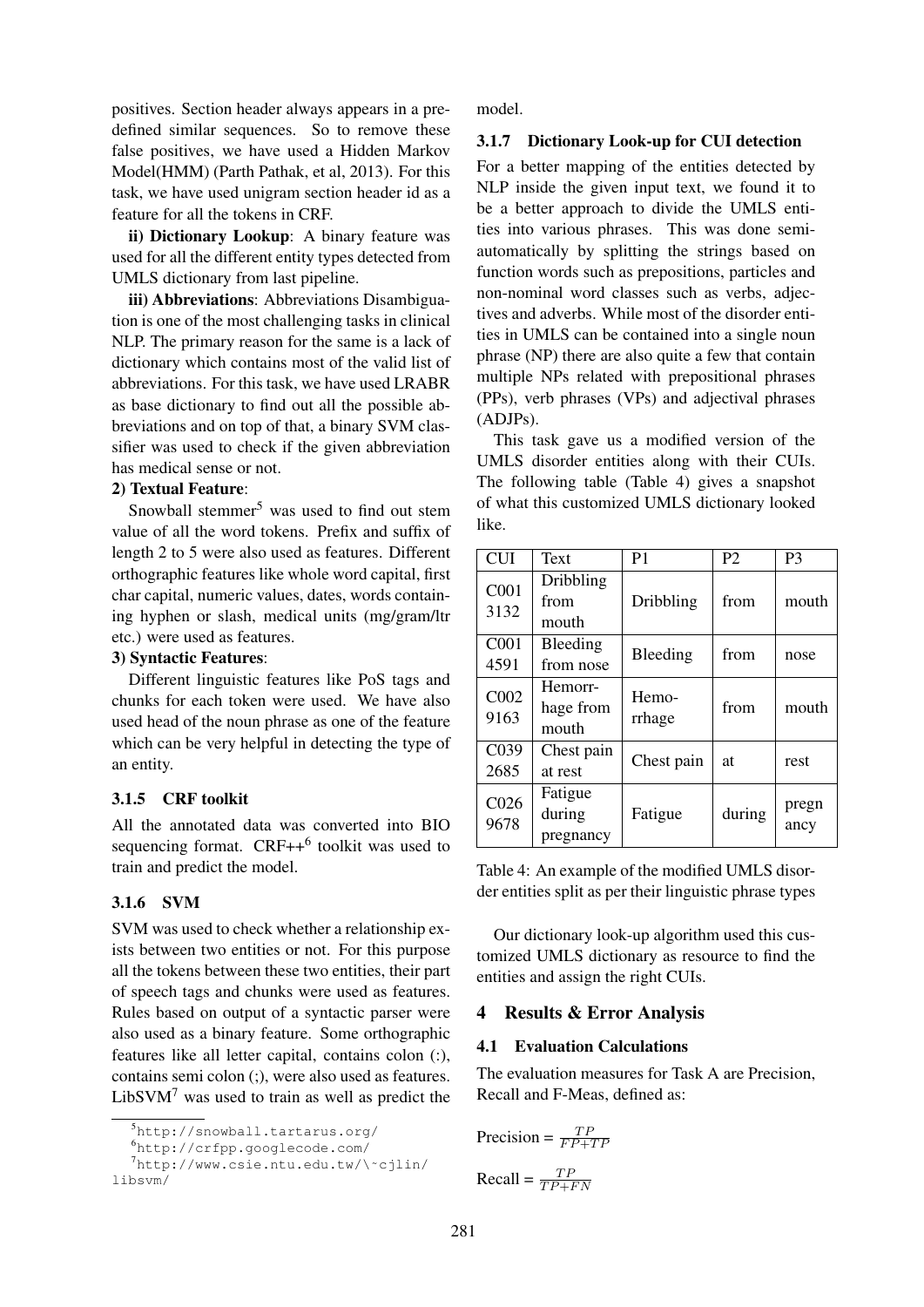$$
F-measure = \frac{2*Precision*Recall}{Precision+Recall}
$$

where

TP = Disorder mention span matches with gold standard

 $FP = Disorder$  mention span detected by the system was not present in the gold standard;

FN = Disorder mention span was present in the gold standard but system was not able detect it

In Task B, the Accuracy was defined as the number of pre-annotated spans with correctly generated code divided by the total number of pre-annotated spans.

Strict Accuracy =  $\frac{Total\ correct\ CUIs}{Total\ annotation\ in\ gold\ standard}$ Relaxed Accuracy =  $\frac{Total\ correct\ CUIs}{Total\ span\ detected\ by\ system}$ 

### 4.2 System Accuracy

The system results were calculated on two different runs. For the first evaluation, only training data was used for the training purpose while for the second evaluation, both the training as well as the development data sets were used for training purpose. The results for Task A and B are as follows:

|                    | Precision | Recall | F-Meas |
|--------------------|-----------|--------|--------|
| Strict<br>(T)      | 0.750     | 0.682  | 0.714  |
| Relaxed<br>(T)     | 0.915     | 0.827  | 0.869  |
| Strict<br>$(T+D)$  | 0.770     | 0.740  | 0.755  |
| Relaxed<br>$(T+D)$ | 0.911     | 0.887  | 0.899  |

Table 5: Task-A Results

where T= Training Data set D= Development Data set

### 4.3 Error Analysis

Error Analysis on training data revealed that for Task-A our system got poor results in detecting non-contiguous disjoint entities. Our system also performed very poorly in identifying abbreviations and misspelled entities. We also observed

|         | Accuracy |
|---------|----------|
| Strict  | 0.599    |
| (T)     |          |
| Relaxed | 0.878    |
| (T)     |          |
| Strict  | 0.643    |
| $(T+D)$ |          |
| Relaxed |          |
| $(T+D)$ | 0.868    |

Table 6: Task-B Results

that the accuracy of the part of speech tagger and the chunker also contributes a lot towards the final outcome. For Task-B, we got many false positives. Many CUIs which we identified from the UMLS were not actually annotated.

### 5 Conclusion

In this paper we have proposed a CRF and SVM based hybrid approach to find Disorder mentions from a given clinical text and a novel dictionary look-up approach for discovering CUIs from UMLS meta-thesaurus. Our system did produce competitive results and was third best among the participants of this task. In future, we would like to explore semi-supervised learning approaches to take advantage of large amount of available unannotated free clinical text.

### References

- Savova, Guergana K., James J. Masanz, Philip V. Ogren, Jiaping Zheng, Sunghwan Sohn, Karin C. Kipper-Schuler, and Christopher G. Chute. 2010. *Mayo clinical Text Analysis and Knowledge Extraction System (cTAKES): architecture, component evaluation and applications.* Journal of the American Medical Informatics Association 17, no. 5 (2010): 507-513.
- Friedman C, Alderson PO, Austin JH, Cimino JJ, Johnson SB. 1994. *A general natural-language text processor for clinical radiology.* J Am Med Inform Assoc 1994 Mar-Apr;1(2):16174. [PubMed:7719797]
- Aronson, Alan R. 2001. *Effective mapping of biomedical text to the UMLS Metathesaurus: the MetaMap program.* In Proceedings of the AMIA Symposium, p. 17. American Medical Informatics Association, 2001.
- Wang, Yefeng, and Jon Patrick. 2009. *Cascading classifiers for named entity recognition in clinical notes.* In Proceedings of the workshop on biomedical information extraction, pp. 42-49. Association for Computational Linguistics, 2009.